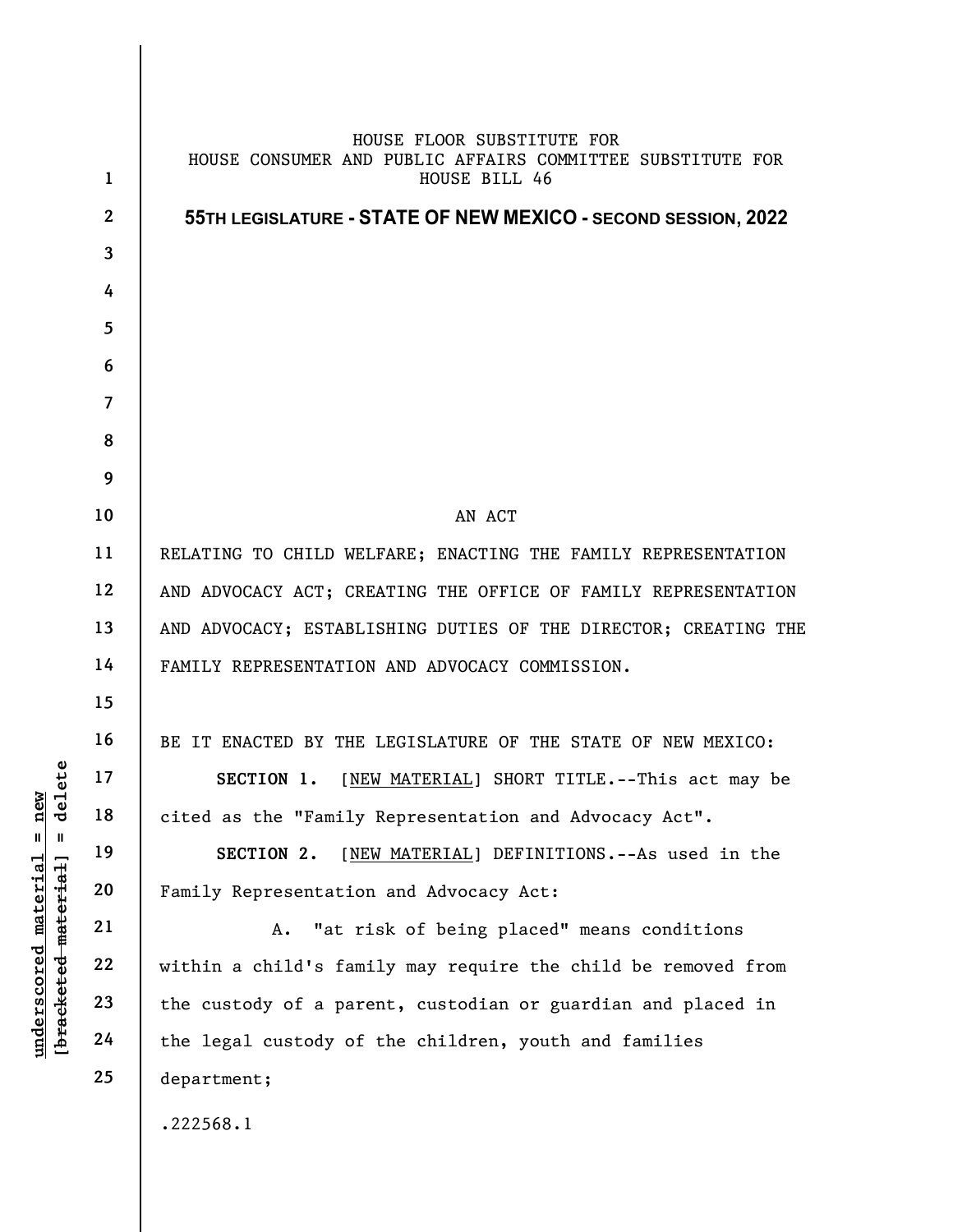| $\mathbf{1}$             | "client" means:<br>$B$ .                                           |
|--------------------------|--------------------------------------------------------------------|
| $\boldsymbol{2}$         | (1)<br>an eligible adult pursuant to the                           |
| 3                        | Fostering Connections Act;                                         |
| 4                        | (2)<br>a child who is, or is at risk of, being                     |
| 5                        | placed in the legal custody of the children, youth and families    |
| 6                        | department; or                                                     |
| $\overline{\mathcal{L}}$ | (3) a parent, custodian or guardian of a child                     |
| 8                        | who is, or is at risk of, being placed in the legal custody of     |
| 9                        | the children, youth and families department;                       |
| 10                       | "commission" means the family representation and<br>$\mathsf{C}$ . |
| 11                       | advocacy commission that provides oversight of the office of       |
| 12                       | family representation and advocacy;                                |
| 13                       | "director" means the director of the office of<br>$D$ .            |
| 14                       | family representation and advocacy; and                            |
| 15                       | "office" means the office of family<br>Ε.                          |
| 16                       | representation and advocacy.                                       |
| 17                       | SECTION 3. [NEW MATERIAL] OFFICE CREATED--DUTIES.--                |
| 18                       | The "office of family representation and<br>Α.                     |
| 19                       | advocacy" is created as an adjunct agency pursuant to Section      |
| 20                       | 9-1-6 NMSA 1978 and shall be overseen by the commission.           |
| 21                       | The office shall:<br><b>B.</b>                                     |
| 22                       | (1) work closely with the children, youth and                      |
| 23                       | families department to leverage federal funding pursuant to        |
| 24                       | Title IV-E of the federal Social Security Act; and                 |
| 25                       | appoint, compensate, evaluate and retain<br>(2)                    |
|                          | .222568.1<br>$-2$ -                                                |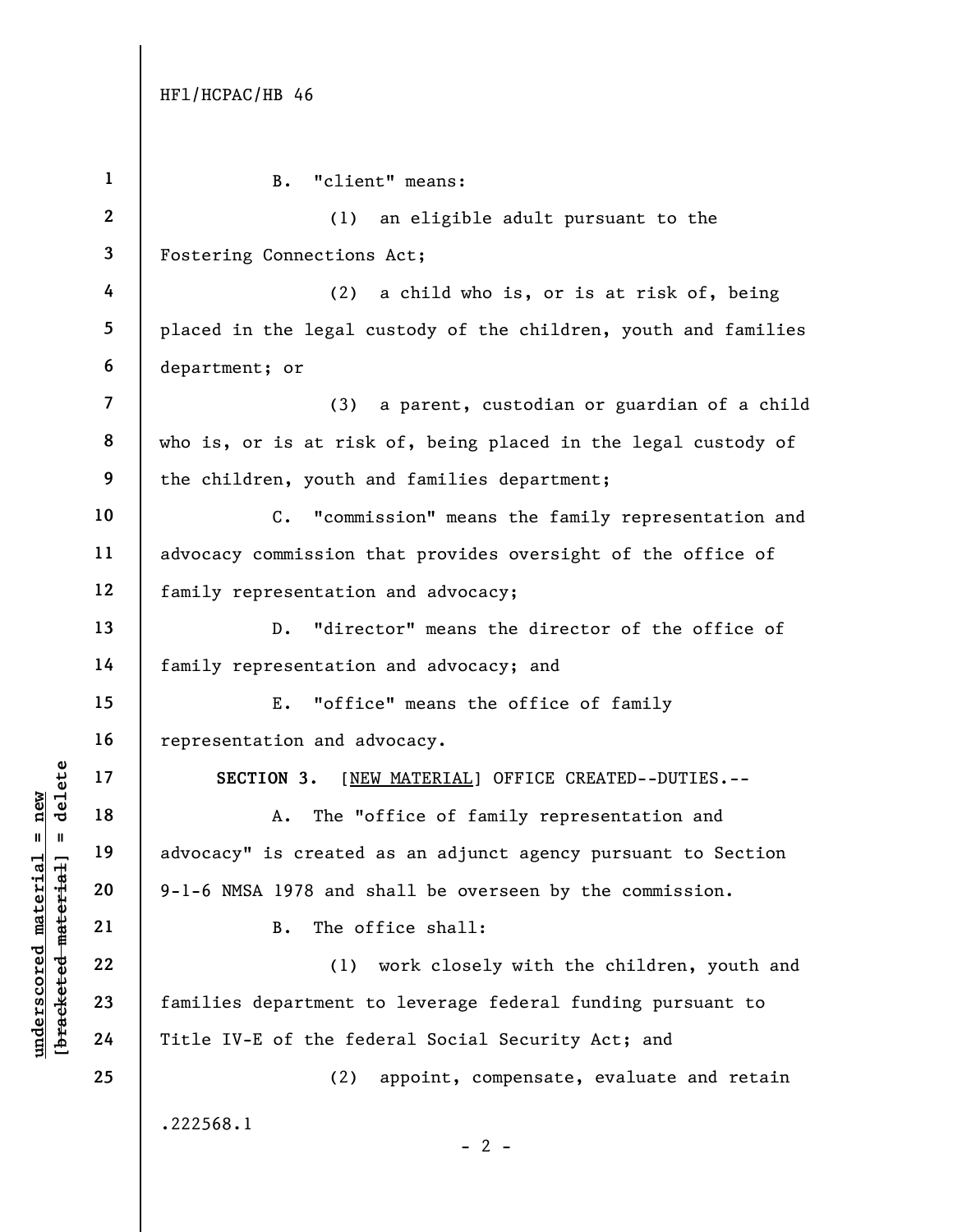attorneys and other staff to provide legal representation for eligible adults under the Fostering Connections Act and for children and parents, custodians or guardians whose children are, or are at risk of being placed, in the legal custody of the children, youth and families department.

SECTION 4. [NEW MATERIAL] DUTY OF DIRECTOR TO ESTABLISH APPELLATE DIVISION--DUTY OF APPELLATE DIVISION.--

A. The director shall establish an appellate division within the office. The appellate division shall be led by a chief appellate attorney.

B. The appellate division shall assist the director by providing representation before the court of appeals and the supreme court in appellate proceedings involving persons represented pursuant to the Family Representation and Advocacy Act.

SECTION 5. [NEW MATERIAL] DUTY OF DIRECTOR TO ESTABLISH REGIONAL OFFICES--APPOINTMENT OF REGIONAL MANAGERS.--

understand material material end of the children, youth a<br>
weight a complete material of the children, youth a<br>
weight 22<br>
understand the children, youth a<br>
22<br>
understand material metropolitan area. A. The director shall establish at least five regional offices that align with the five regional offices of the children, youth and families department to accommodate all judicial districts that exist within the five regions. One regional office shall be located each in the northwest, northeast, southwest, southeast and the Bernalillo county metropolitan area.

> B. The director shall appoint a regional manager in .222568.1

> > $-3 -$

1

2

3

4

5

6

7

8

9

10

11

12

13

14

15

16

17

18

19

20

21

22

23

24

25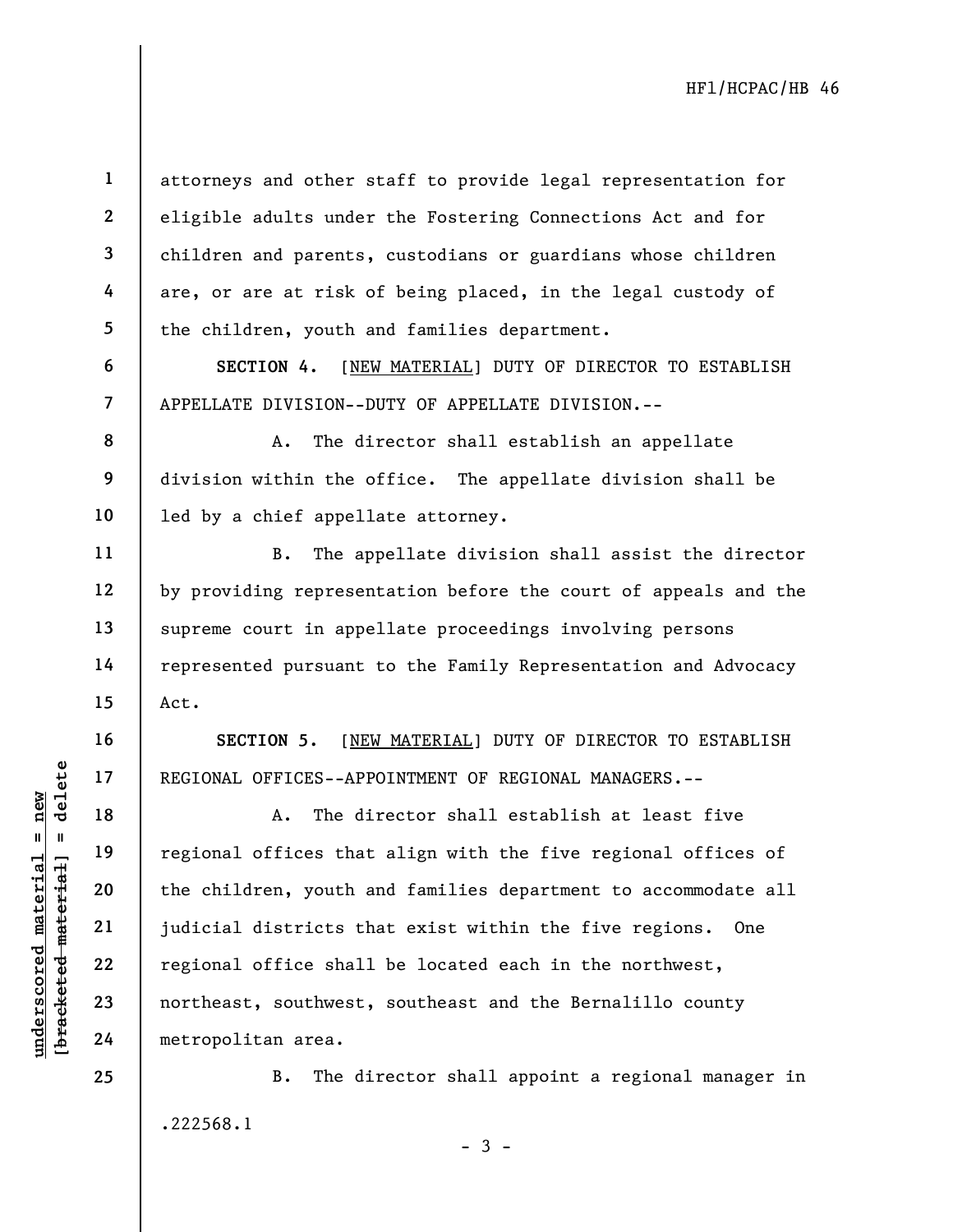understand material material exists a complement of the same of the same of the same of the same of the same of the same of the same of the same of the same of the same of the same of the same of the same of the same of th 1 2 3 4 5 6 7 8 9 10 11 12 13 14 15 16 17 18 19 20 21 22 23 24 25 each region. The regional manager shall administer the operation of the region and shall serve at the pleasure of the director. Each regional manager shall reside in this state and shall be an attorney licensed to practice law in the highest courts of the state. SECTION 6. [NEW MATERIAL] FAMILY REPRESENTATION AND ADVOCACY COMMISSION--MEMBERSHIP--TERMS--REMOVAL.-- A. The "family representation and advocacy commission" is created. B. The commission consists of thirteen members, including: (1) the director of the university of New Mexico school of law's Corinne Wolfe center for child and family justice, or the director's designee; (2) the director of the administrative office of the courts' court improvement project, or the director's designee; (3) the dean of the New Mexico state university school of social work or the dean of New Mexico highlands university school of social work, or the dean's designee, in alternating terms; (4) three members appointed by the governor who demonstrate a commitment to high-quality legal representation or to working with and advocating for the population served by the office; .222568.1  $- 4 -$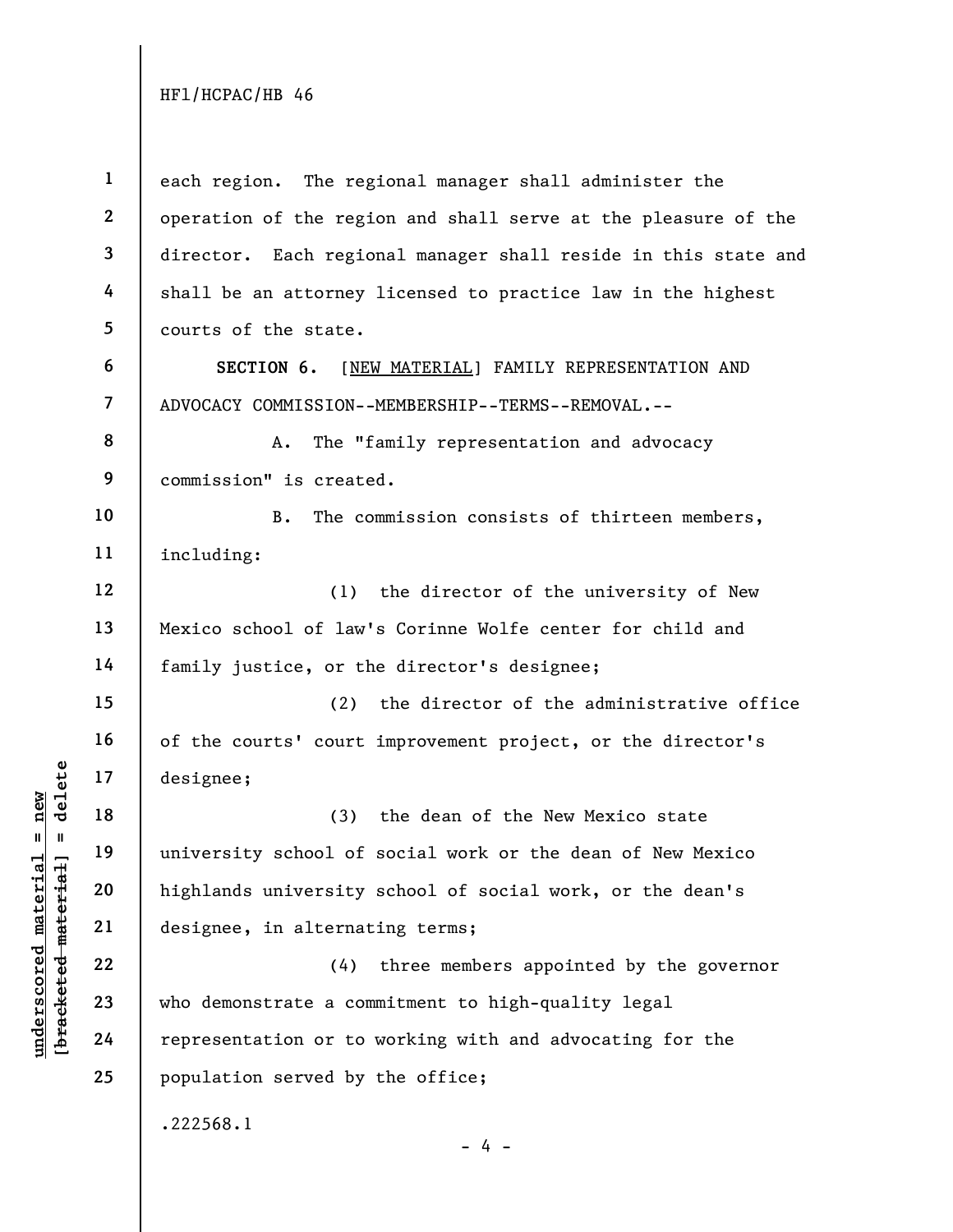|                                               | $\mathbf{1}$ | five members appointed by the chief<br>(5)                       |
|-----------------------------------------------|--------------|------------------------------------------------------------------|
|                                               | $\mathbf{2}$ | justice of the supreme court, including:                         |
|                                               | $\mathbf{3}$ |                                                                  |
|                                               |              | two members who either served as<br>(a)                          |
|                                               | 4            | former children's court judges or attorneys in the child         |
|                                               | 5            | welfare system; and                                              |
|                                               | 6            | three members, including: 1) a<br>(b)                            |
|                                               | 7            | youth with lived experience in the legal custody of the          |
|                                               | 8            | children, youth and families department; 2) a parent with lived  |
|                                               | 9            | experience having one or more children in the legal custody of   |
|                                               | 10           | the children, youth and families department; and 3) a member     |
|                                               | 11           | with lived experience with the children, youth and families      |
|                                               | 12           | department or another child welfare agency as a youth, a parent  |
|                                               | 13           | or both;                                                         |
|                                               | 14           | one member appointed by the speaker of the<br>(6)                |
|                                               | 15           | house of representatives; and                                    |
|                                               | 16           | one member appointed by the president pro<br>(7)                 |
| delete                                        | 17           | tempore of the senate.                                           |
| new                                           | 18           | $C_{\bullet}$<br>Initial appointments to the commission shall be |
| $\mathbf{u}$<br>- II                          | 19           | made no later than September 30, 2022. The director of the       |
|                                               | 20           | university of New Mexico school of law's Corinne Wolfe center    |
|                                               | 21           | for child and family justice and the director of the             |
| $underscored$ material<br>[bracketed material | 22           | administrative office of the courts' court improvement project   |
|                                               | 23           | shall serve as permanent members. Initial terms of members       |
|                                               | 24           | appointed by the speaker of the house of representatives and     |
|                                               | 25           | the president pro tempore of the senate shall be for two years.  |
|                                               |              | .222568.1<br>- 5 -                                               |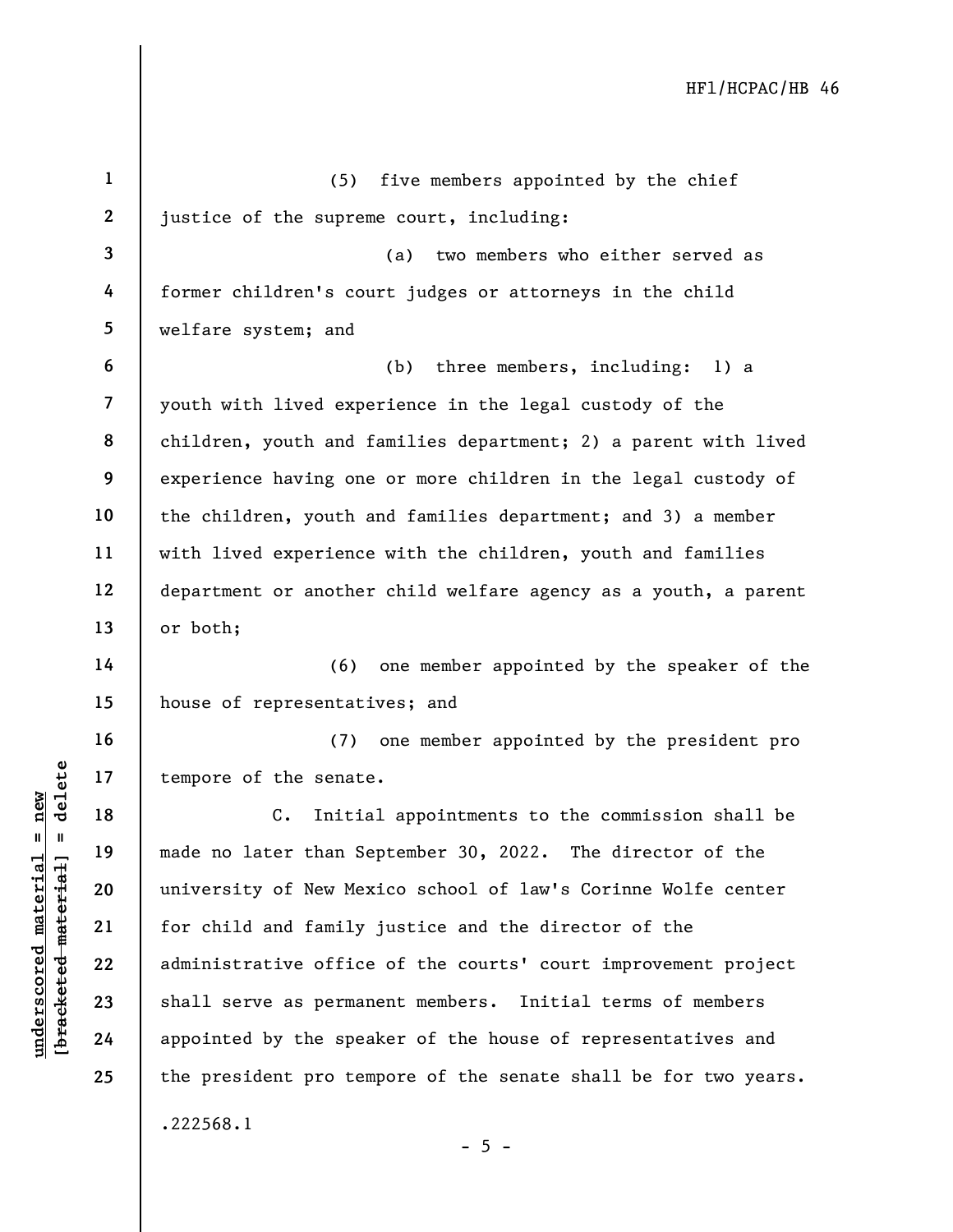4

5

6

7

8

9

10

11

12

13

14

15

16

17

18

19

20

21

22

23

24

25

1 2 3 Initial terms of members appointed by the governor, the chief justice of the supreme court and the dean of a school of social work shall be for three years.

D. Subsequent terms for appointed members shall be for four years. Appointed commission members shall not serve more than two consecutive terms. An appointed commission member shall serve until the member's successor has been appointed and qualified. The commission shall fill a vacancy for the remainder of the unexpired term pursuant to Subsection B of this section.

E. A member may be removed by the commission for malfeasance, misfeasance or neglect of duty.

F. If a member's professional status changes in a way that renders the member ineligible pursuant to the provisions of the Family Representation and Advocacy Act, the member shall resign immediately.

UNDER 17<br>
UNDER 18<br>
UNIE 19<br>
UNIE 19<br>
UNIE 19<br>
UNIE 19<br>
UNIE 19<br>
OF ALOVACY COMMISSION---<br>
COMMISSION---<br>
COMMISSION---<br>
COMMISSION---<br>
COMMISSION---<br>
COMMISSION---<br>
COMMISSION---<br>
COMMISSION---<br>
COMMISSION---<br>
COMMISSION-G. Members of the commission shall be entitled to compensation pursuant to the provisions of the Per Diem and Mileage Act and shall receive no other perquisite, compensation or allowance.

SECTION 7. [NEW MATERIAL] FAMILY REPRESENTATION AND ADVOCACY COMMISSION--MEMBER QUALIFICATIONS.--

A. A member of the commission shall:

(1) possess significant experience in the representation of children, youth, parents, custodians or .222568.1  $- 6 -$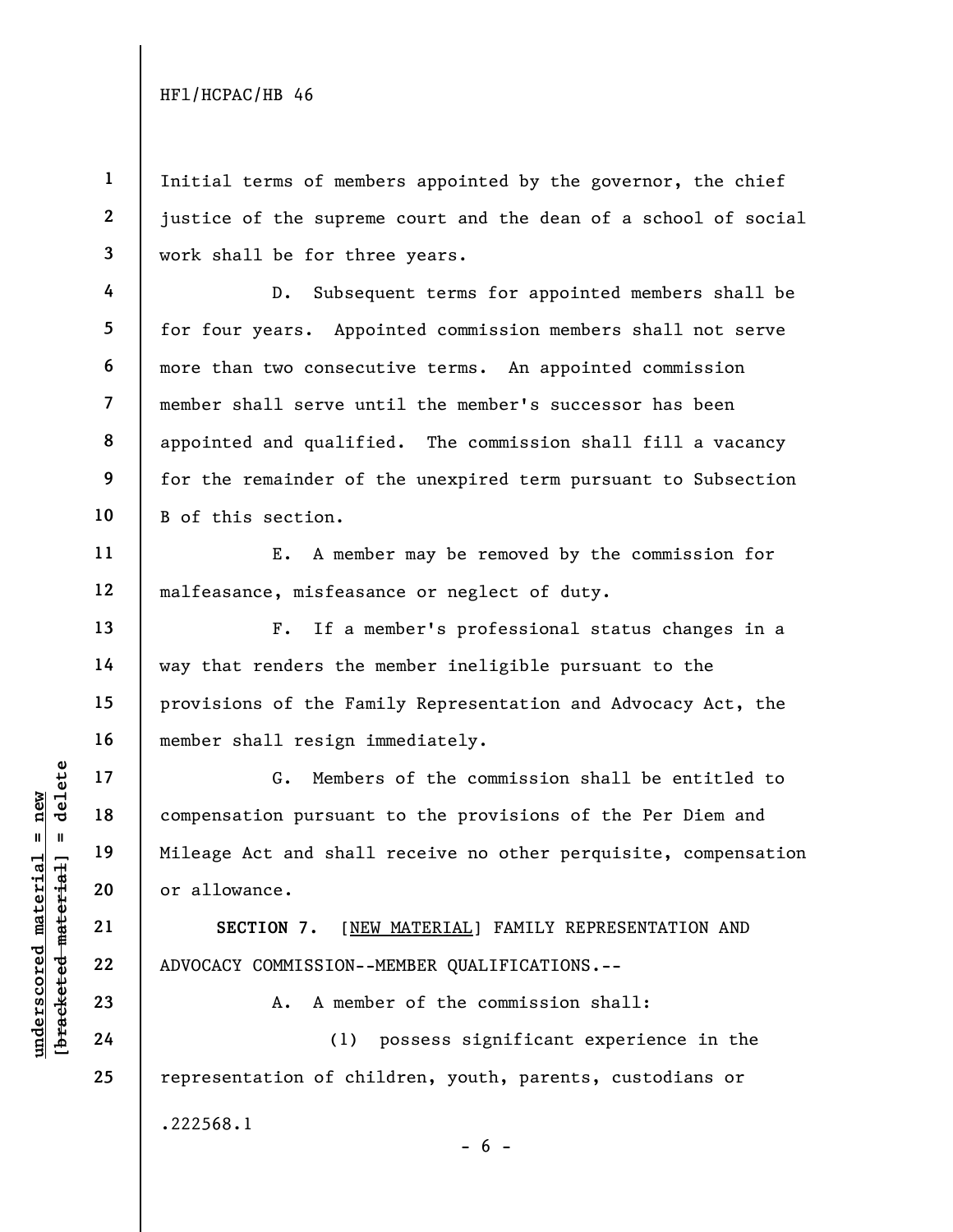UN SECTION 8. [NET ]<br>
17 18 ADVOCACY COMMISSION---<br>
19 19 A. The complement of the COMMISSION---<br>
21 process and shall ele<br>
22 the commission shall<br>
23 determined by a major<br>
24 be held at the call c 1 2 3 4 5 6 7 8 9 10 11 12 13 14 15 16 17 18 19 20 21 22 23 24 25 guardians in abuse and neglect proceedings; (2) possess significant experience with the child welfare system as a parent, custodian, guardian or former foster youth; or (3) demonstrate a commitment to high-quality legal representation or to working with and advocating for the population served by the office. B. The following persons shall not be appointed to serve on the commission: (1) current employees of the children, youth and families department; (2) current employees of the office; (3) current judges, judicial officials or their employees; and (4) persons who currently contract with or receive funding from the office or their employees. SECTION 8. [NEW MATERIAL] FAMILY REPRESENTATION AND ADVOCACY COMMISSION--ORGANIZATION--MEETINGS.-- A. The commission shall hold its first meeting no later than thirty days after it has completed the appointment process and shall elect a chair at that meeting. Thereafter, the commission shall meet at least four times a year, as determined by a majority of commission members. Meetings shall be held at the call of the chair or director or at the request of four commission members. .222568.1

- 7 -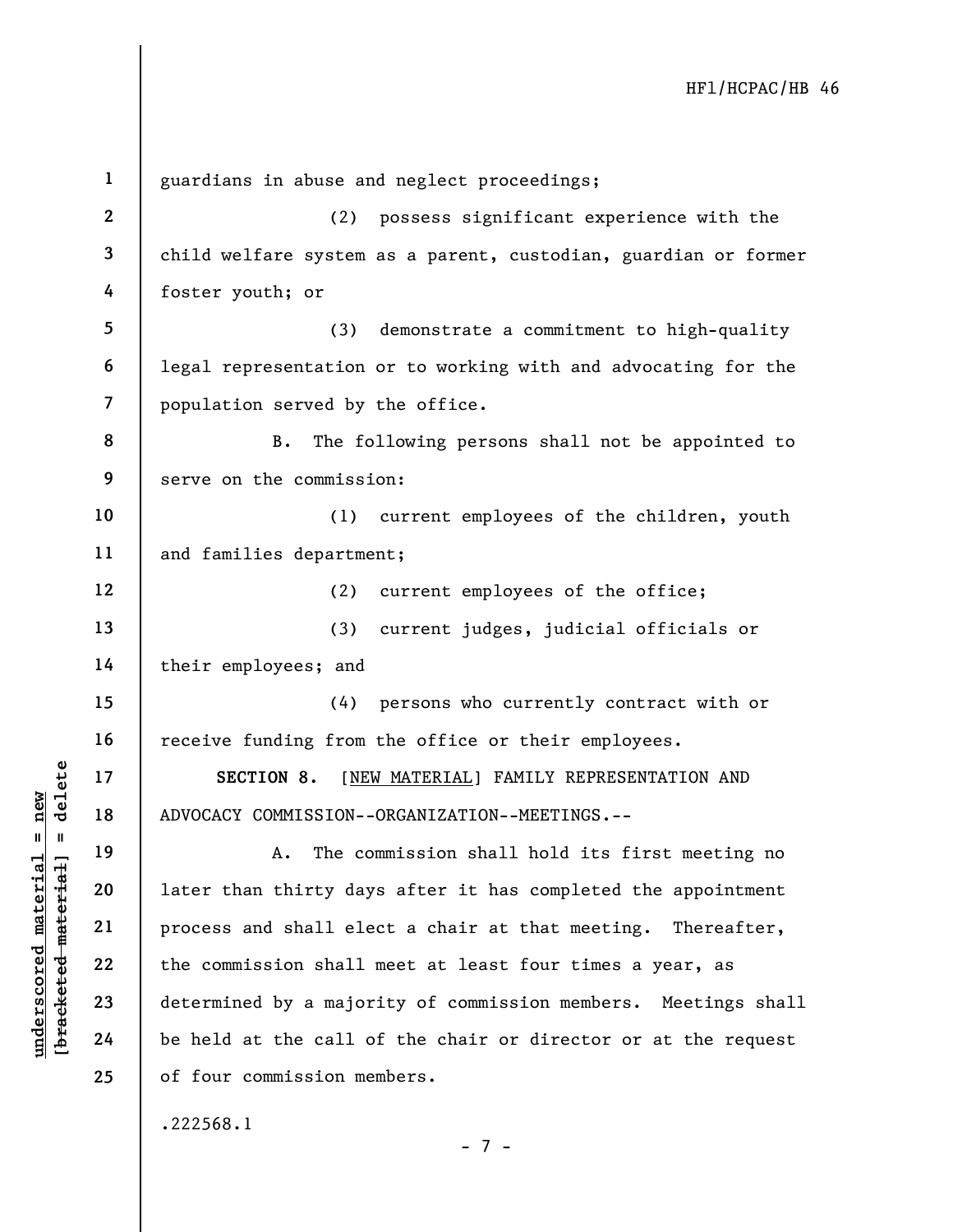1

2 3 4 5 6 7 8 9 10 11 12 13 14 15 16 17 than December 31, 2022. C. A majority of commission members constitutes a quorum for the transaction of business, and an action by the commission shall not be valid unless seven or more members concur. D. The commission may adopt rules and shall keep a record of its proceedings. E. A commission member may select a designee to serve in the member's place no more than once per year. SECTION 9. [NEW MATERIAL] FAMILY REPRESENTATION AND ADVOCACY COMMISSION--POWERS AND DUTIES--RESTRICTION ON INDIVIDUAL MEMBERS.-- A. The commission shall exercise independent oversight of the office of family representation and advocacy to review and approve standards and provide guidance and support to the director.

B. The commission shall appoint a director no later

understand material material end and the direct<br>
support to the direct<br>  $\begin{array}{c|c|c|c|c} \hline \text{u} & \text{u} & \text{u} & \text{u} & \text{u} \\ \hline \text{u} & \text{u} & \text{u} & \text{u} & \text{u} \\ \hline \text{u} & \text{u} & \text{u} & \text{u} & \text{u} \\ \hline \text{u} & \text{u} & \text{u} & \text{u} & \text{u} \\ \h$ B. The commission shall review and approve fair and consistent policies for the operation of the office of family representation and advocacy and the provision of services to eligible adults under the Fostering Connections Act and to children and parents, custodians or guardians whose children are, or are at risk of being placed, in the legal custody of the children, youth and families department.

> C. A member of the commission shall not interfere .222568.1 - 8 -

18

19

20

21

22

23

24

25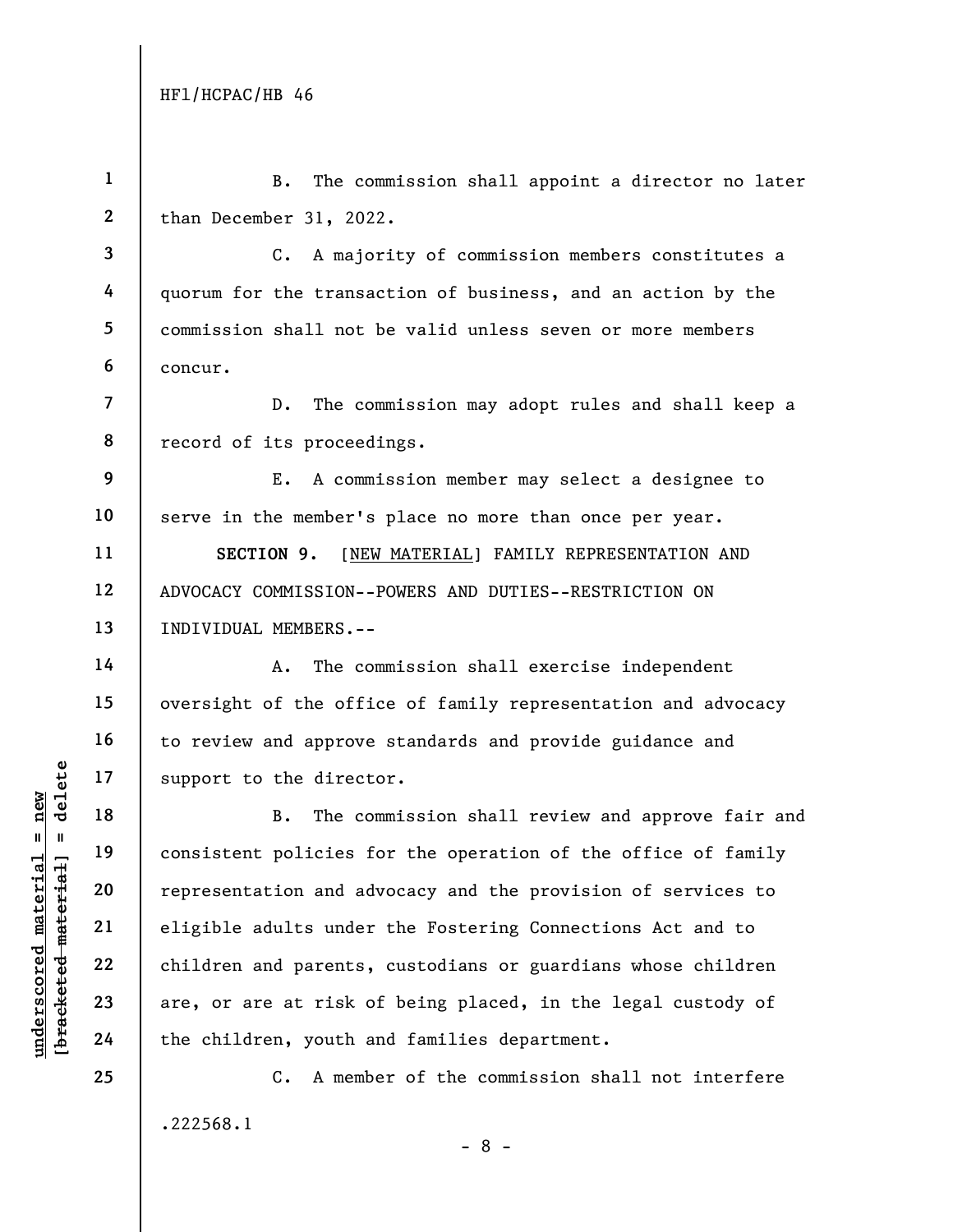with the discretion, professional judgment or advocacy of an appointed attorney, contract attorney, staff attorney, contract employee or office employee in the representation and advocacy of a client pursuant to the Family Representation and Advocacy Act.

SECTION 10. [NEW MATERIAL] OFFICE OF FAMILY REPRESENTATION AND ADVOCACY--ADMINISTRATION--FINANCE.--

A. The headquarters of the office shall be located in the Bernalillo county metropolitan region.

B. All salaries and other expenses of the office shall be paid upon warrants drawn by the secretary of finance and administration, supported by vouchers signed by the director or the director's authorized representative and in accordance with budgets approved by the state budget division of the department of finance and administration.

under 17<br>
= 18<br>
= 18<br>
= 19<br>
= 19<br>
= 19<br>
= 19<br>
= 19<br>
= 19<br>
= 19<br>
= 19<br>
= 19<br>
= 19<br>
= 19<br>
= 19<br>
= 19<br>
= 19<br>
= 19<br>
= 19<br>
= 19<br>
= 19<br>
= 19<br>
= 19<br>
= 19<br>
= 19<br>
= 19<br>
= 19<br>
= 19<br>
= 19<br>
= 19<br>
= 19<br>
= 19<br>
= 19<br>
= 19<br>
= 19<br>
= 19<br>
= SECTION 11. [NEW MATERIAL] OFFICE OF FAMILY REPRESENTATION AND ADVOCACY--GIFTS, GRANTS AND DONATIONS.--On behalf of the state, the office may receive gifts, grants, donations or bequests from any source to be used in carrying out the purposes of the Family Representation and Advocacy Act. Gifts, grants, donations or bequests from a person who has any matter currently being handled by the office, or from a person within three degrees of consanguinity with a person who has any matter currently being handled by the office, shall not be accepted.

- 9 -

.222568.1

1

2

3

4

5

6

7

8

9

10

11

12

13

14

15

16

17

18

19

20

21

22

23

24

25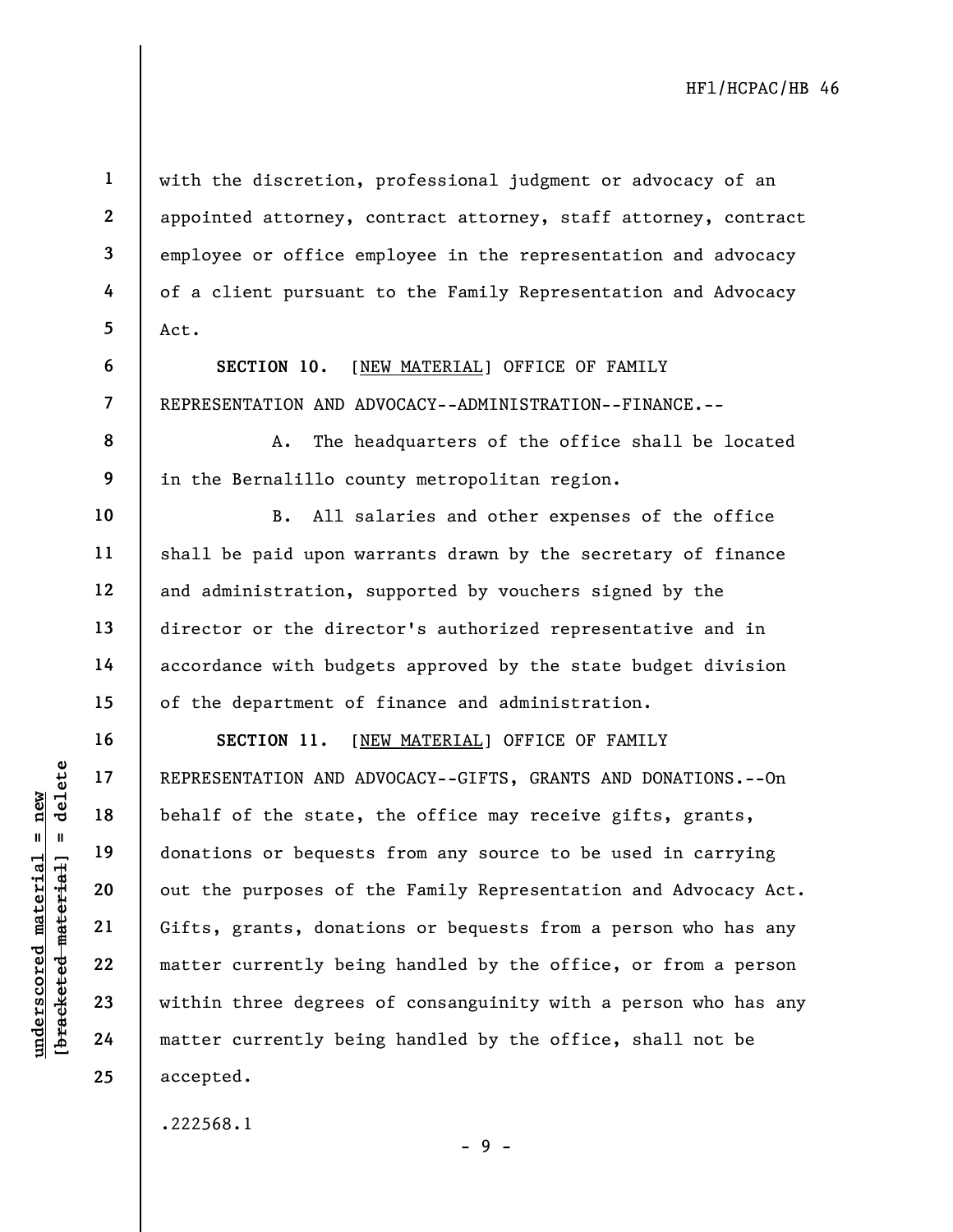1

2

Understand material experience.<br>
The new two is the commission; and<br>  $\begin{array}{ccc}\n\frac{1}{2} & \frac{1}{2} & \frac{1}{2} \\
\frac{1}{2} & \frac{1}{2} & \frac{1}{2} \\
\frac{1}{2} & \frac{1}{2} & \frac{1}{2} \\
\frac{1}{2} & \frac{1}{2} & \frac{1}{2} \\
\frac{1}{2} & \frac{1}{2} & \frac{1}{2} \\
\frac{1}{2} & \frac{1}{2} & \frac{1}{2} \\$ 3 4 5 6 7 8 9 10 11 12 13 14 15 16 17 18 19 20 21 22 23 24 25 QUALIFICATIONS--REMOVAL.-- A. The director is the administrative head of the office. The commission shall appoint a director for a term of four years upon approval of two-thirds of its members. The commission may reappoint a director for subsequent terms. A vacancy in the office of director shall be filled by appointment of the commission. B. The commission shall appoint as director an attorney with the following qualifications: (1) licensed to practice law in this state or will be licensed within one year of appointment; (2) at least five years of experience in the field of representation of children or adults in abuse and neglect cases in a practicing attorney, management, supervisory or policymaking position or equivalent experience as determined by the commission; and (3) clearly demonstrated management or executive experience. C. The director may be removed by the commission upon approval of two-thirds of commission members; provided that no removal shall occur without notice and an opportunity for a hearing. SECTION 13. [NEW MATERIAL] DIRECTOR--GENERAL DUTIES AND POWERS.-- .222568.1  $- 10 -$ 

SECTION 12. [NEW MATERIAL] DIRECTOR--APPOINTMENT--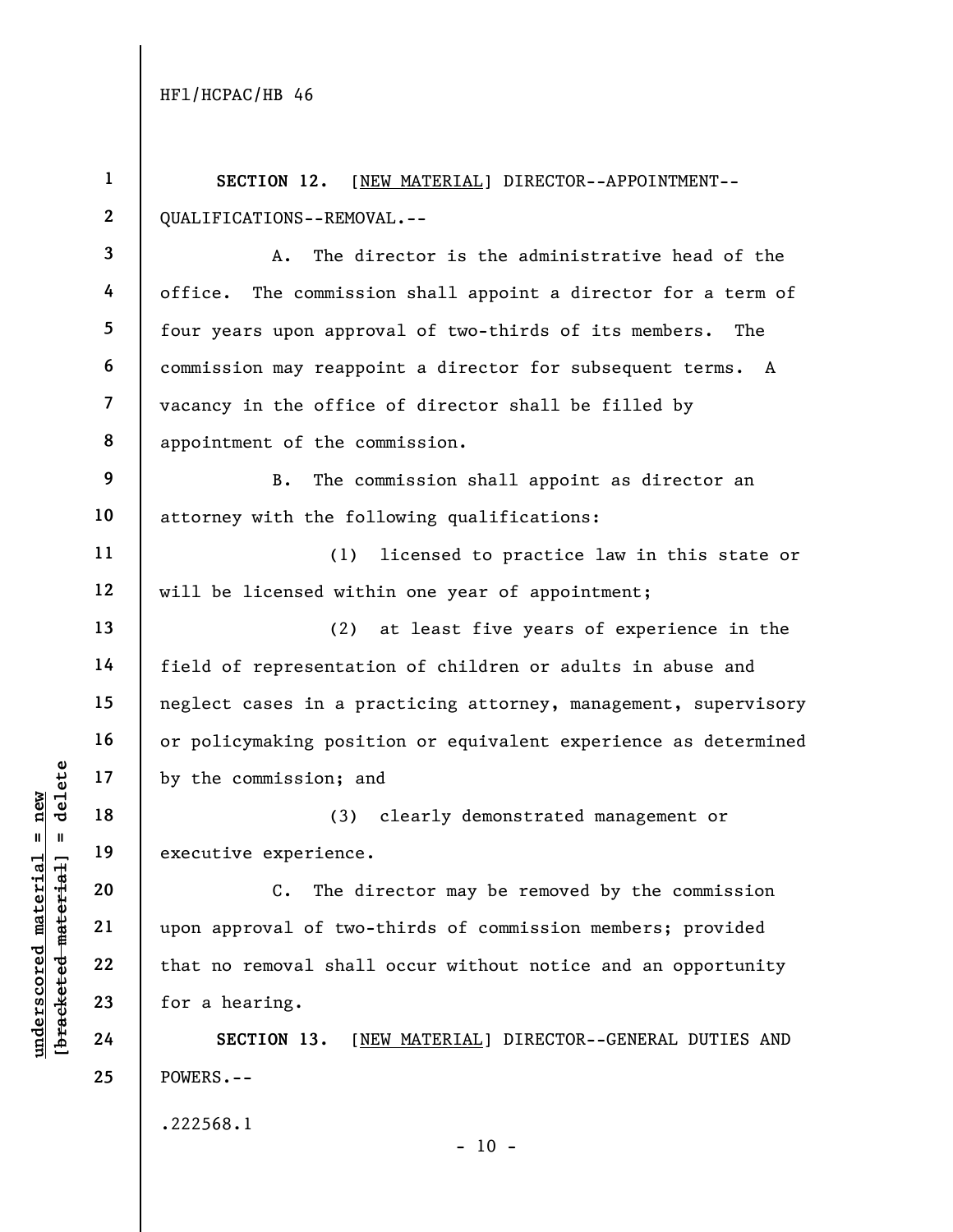| $\mathbf{1}$            | The director is responsible to the commission<br>Α.             |
|-------------------------|-----------------------------------------------------------------|
| $\boldsymbol{2}$        | for the operation of the office. The director shall manage all  |
| 3                       | operations of the office and shall:                             |
| 4                       | (1)<br>administer and carry out the provisions of               |
| 5                       | the Family Representation and Advocacy Act;                     |
| 6                       | exercise authority over and provide<br>(2)                      |
| $\overline{\mathbf{z}}$ | general supervision of employees;                               |
| 8                       | (3)<br>oversee funding, including federal                       |
| 9                       | funding;                                                        |
| 10                      | (4)<br>administer and supervise contracts for                   |
| 11                      | attorneys and other employees; and                              |
| 12                      | (5)<br>represent and advocate for the office and                |
| 13                      | its clients.                                                    |
| 14                      | The director is granted every power express and<br>B.           |
| 15                      | implied that is necessary for the fulfillment of the director's |
| 16                      | duties, including authority to:                                 |
| 17                      | set standards relating to:<br>(1)                               |
| 18                      | the minimum experience, training and<br>(a)                     |
| 19                      | qualifications for contract and staff attorneys for child       |
| 20                      | welfare cases;                                                  |
| 21                      | monitoring and evaluating contract<br>(b)                       |
| 22                      | and staff attorneys and other contract and office staff,        |
| 23                      | including attorneys appointed to cases to resolve conflicts of  |
| 24                      | interest;                                                       |
| 25                      | managing caseloads and workloads,<br>(c)                        |
|                         | .222568.1<br>$-11 -$                                            |

 $\frac{\text{underscored material = new}}{\text{theredef} + \text{theref}}$  = delete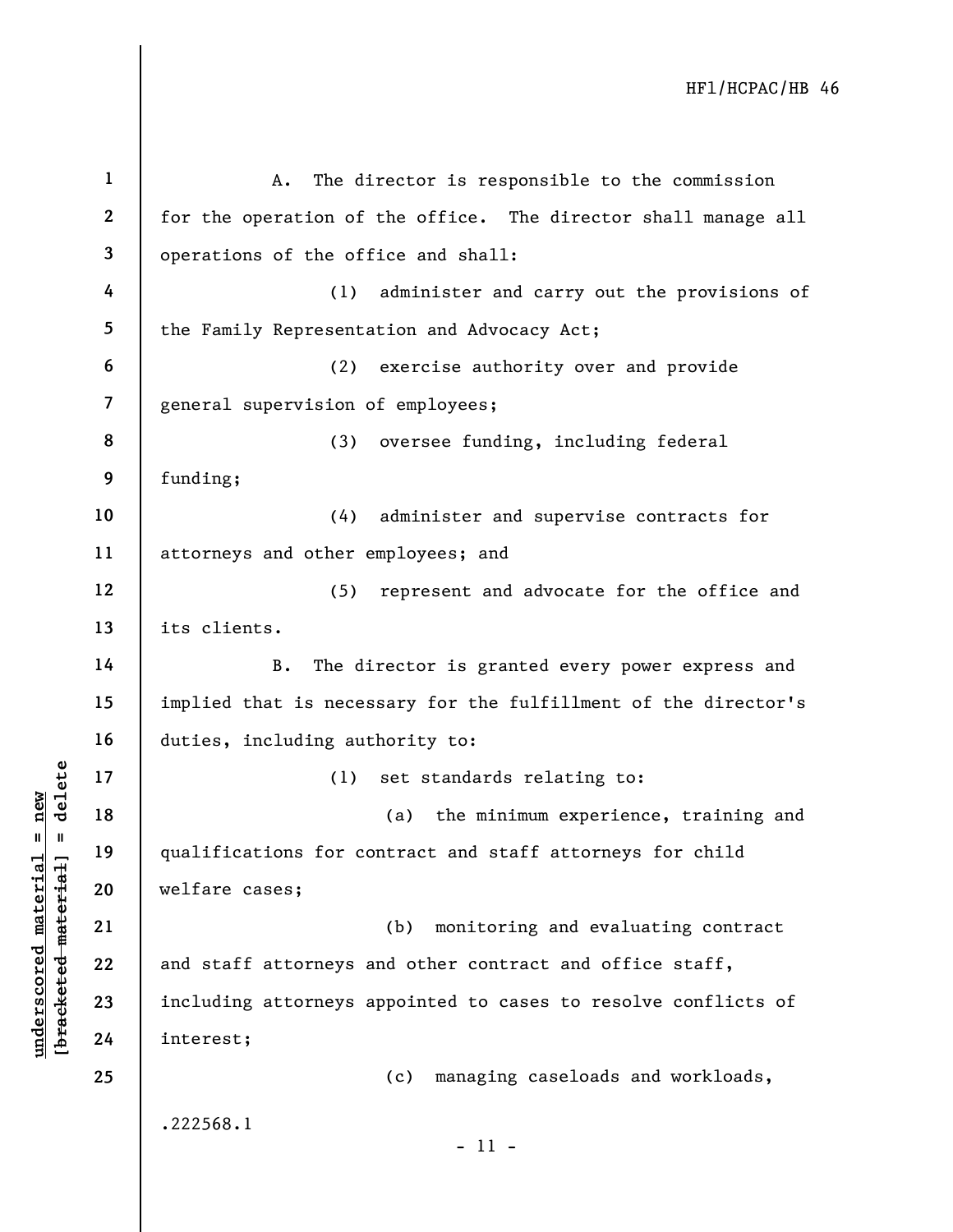| $\mathbf{1}$             | including load monitoring protocols for staff attorneys,       |
|--------------------------|----------------------------------------------------------------|
| $\mathbf{2}$             | contract attorneys, office staff and contract staff; and       |
| $\mathbf{3}$             | (d) the competent and efficient                                |
| 4                        | representation of clients whose cases present conflicts of     |
| 5                        | interest;                                                      |
| 6                        | (2)<br>exercise general supervisory authority                  |
| $\overline{\phantom{a}}$ | over all employees of the office;                              |
| 8                        | delegate authority to subordinates as the<br>(3)               |
| 9                        | director deems necessary and appropriate;                      |
| 10                       | (4)<br>employ and fix the compensation of persons              |
| 11                       | necessary to discharge the director's duties and enter into    |
| 12                       | contracts with private attorneys and law firms as necessary to |
| 13                       | carry out the provisions of the Family Representation and      |
| 14                       | Advocacy Act;                                                  |
| 15                       | (5) organize the office into units as the                      |
| 16                       | director deems necessary and appropriate to carry out the      |
| 17                       | director's duties;                                             |
| 18                       | develop and annually update a strategic<br>(6)                 |
| 19                       | plan with measurable goals and metrics;                        |
| 20                       | conduct research and studies that will<br>(7)                  |
| 21                       | improve the operation of the office and the administration of  |
| 22                       | the Family Representation and Advocacy Act;                    |
| 23                       | (8)<br>provide courses of instruction and                      |
| 24                       | practical training for employees of the office that will       |
| 25                       | improve the operation of the office and the administration of  |
|                          | .222568.1                                                      |
|                          | $-12 -$                                                        |

 $\frac{\text{underscored material = new}}{\text{beac detected-matter}+\text{d}}$  = delete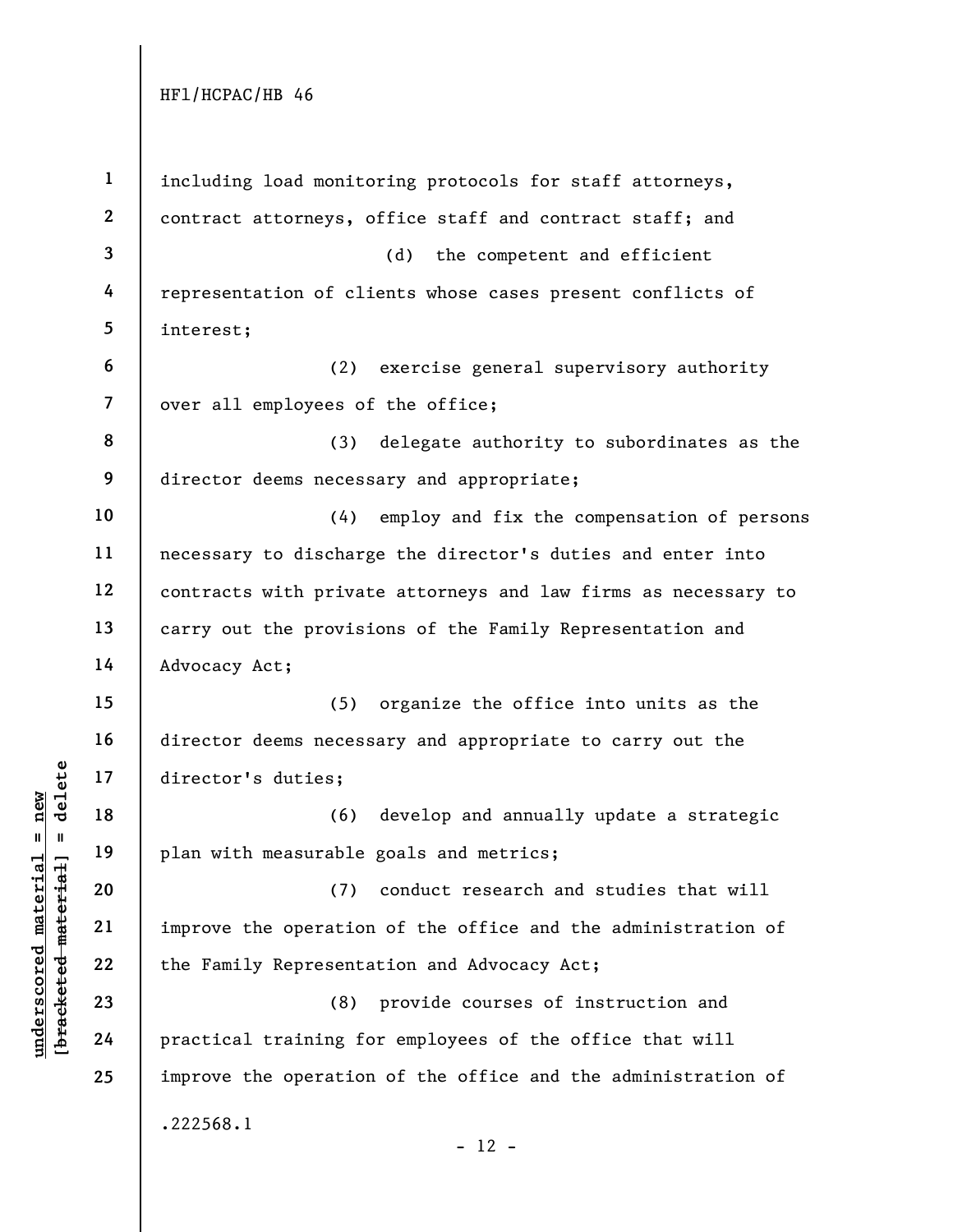underscored the material of the same of the same of the same of the same of the same of the same of the same of the same of the same of the same of the same of the same of the same of the same of the same of the same of th 1 2 3 4 5 6 7 8 9 10 11 12 13 14 15 16 17 18 19 20 21 22 23 24 25 the Family Representation and Advocacy Act; (9) purchase or lease property and lease real property for use of the office; (10) maintain records and statistical data that reflect the operation and administration of the office, including a system that allows the office to: (a) collect and analyze data on outcomes for children and families; (b) maintain client confidentiality of information; (c) evaluate the effectiveness of the office's programs and practices; and (d) inform and guide continuous quality improvement; (11) submit an annual report and budget for the operation of the office; (12) formulate a fee schedule for attorneys or law firms who are not employees of the office but who serve as contracted counsel pursuant to the Family Representation and Advocacy Act; (13) formulate a fee schedule for other contract staff who are not employees of the office but who serve clients pursuant to the Family Representation and Advocacy Act; (14) establish a grievance procedure for .222568.1  $- 13 -$